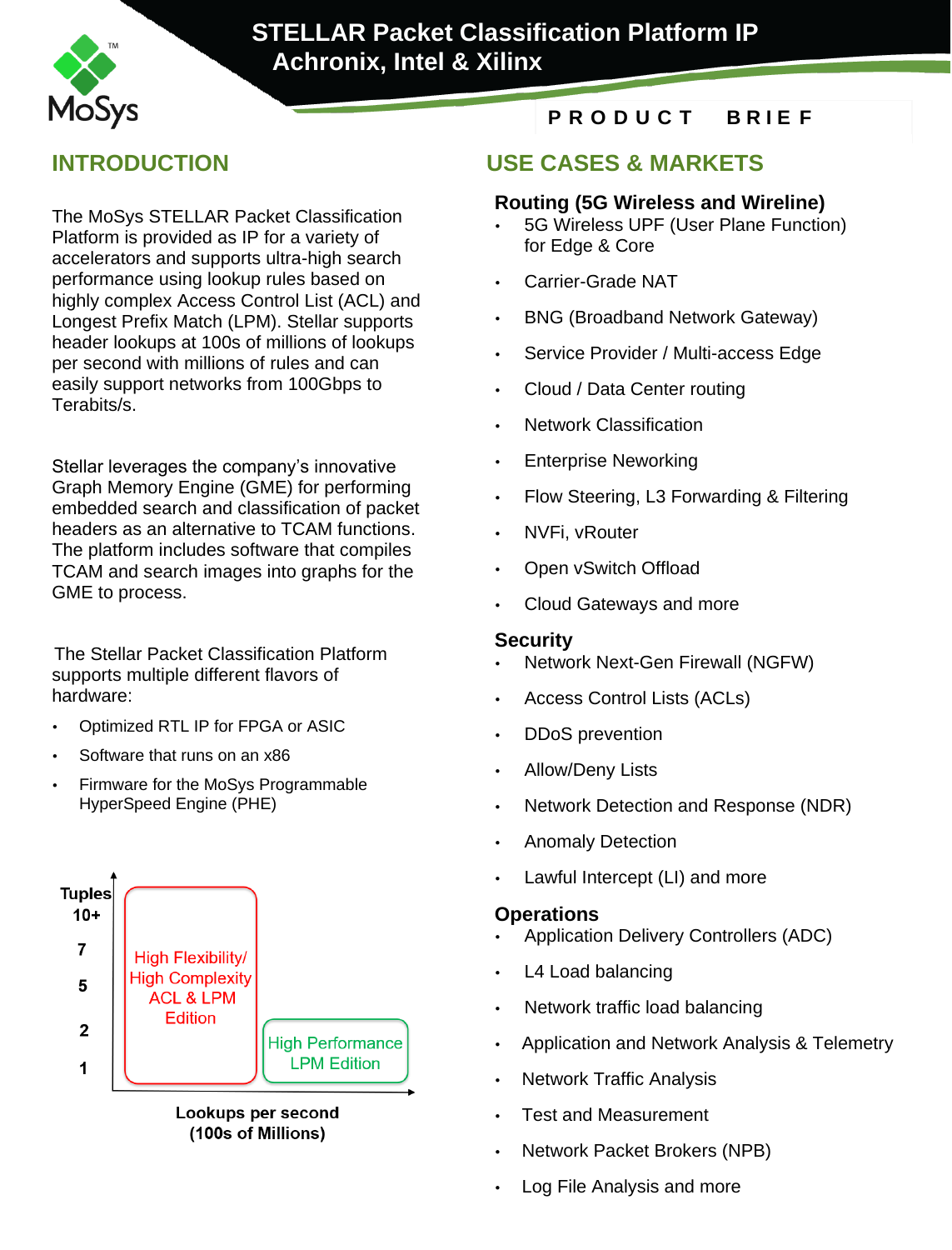

# **TWO OPTIMIZED PLATFORMS**

MoSys offers two Stellar Packet Classification Platforms that take advantage of MoSys's Graph Memory Engines for FPGA and ASIC that are optimized for very flexible, very complex many tuple lookups using a mix of both ACL & LPM rules or for high performance/high capacity LPM processing.

## **1) High Flexibility / High Complexity ACL & LPM**

- Ultra-High-Speed Search Engine IP
- Ideal for a very wide range of use cases
- Tuned for complex n-tuple lookups using Access Control List (ACL) and Longest Prefix Match (LPM)
- Hundreds of Millions of lookups per second, Millions of Rules
- Optimized for complex 1 10+ tuple matches
- Typical key size 40 480b keys
- Very fast rule updates No need to recompile
- On the fly live updates no need to stop traffic
- Also supports Exact Match

## **2) High Performance / High Capacity LPM**

- Ultra-High-Speed Search Engine IP
- Ideal for very high performance routing
- Tuned for High Performance, High Capacity Routing Lookups using Longest Prefix Match (LPM)
- Hundreds of Millions of lookups per second, Tens of Millions of Rules
- Optimized for 1 or 2 tuple matches
- Typical Key size 40 160b, capacities and key sizes beyond normal routing
- Any mix of IPV4 and IPV6 lookups
- Supports virtual routes
- Supports large number of bits for next hop data